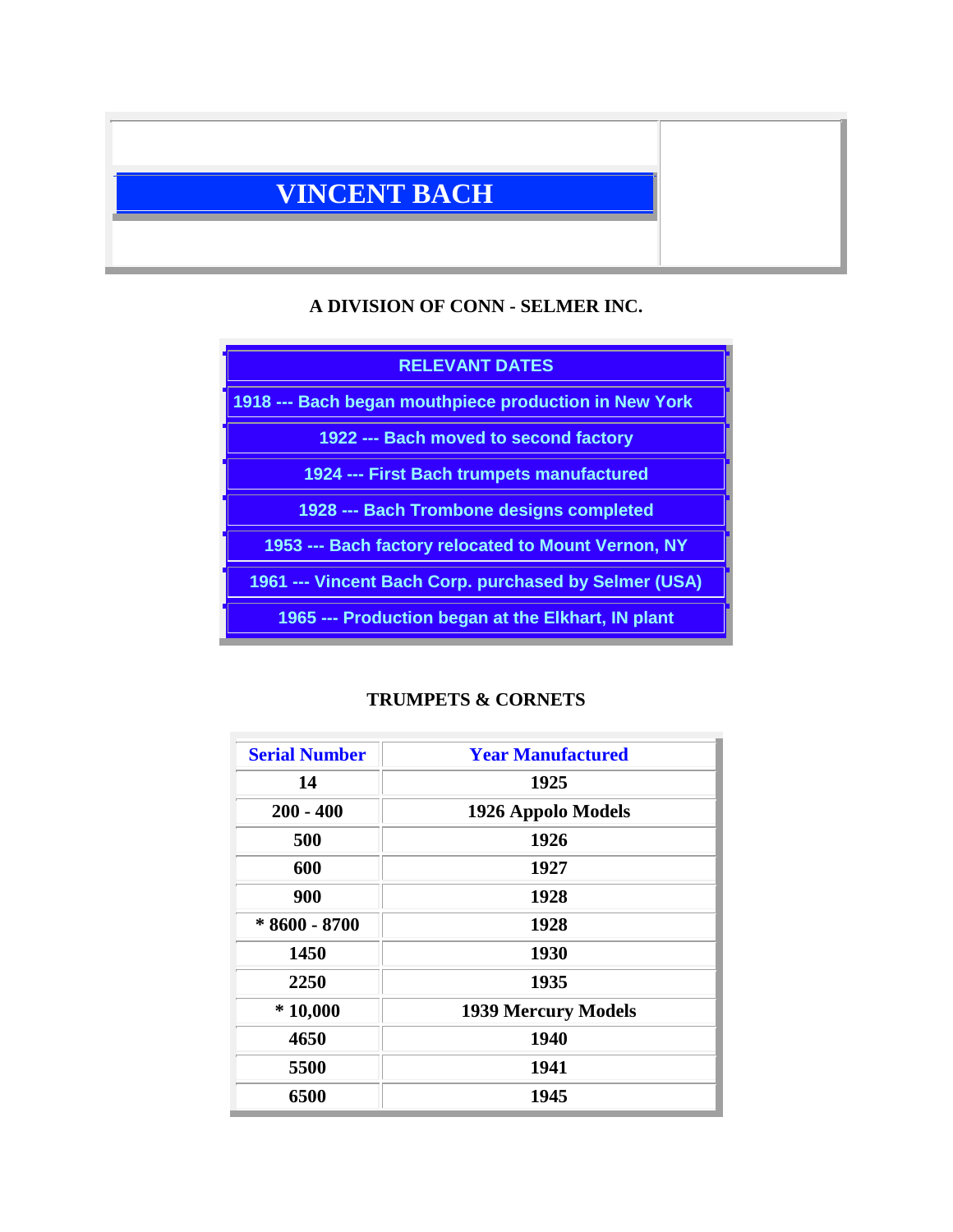| 9100               | 1950                                |
|--------------------|-------------------------------------|
| 12,000             | 1953 Moved from Bronx to Mr. Vernon |
| 13,600             | 1955                                |
| $*30,000 - 33,000$ | <b>1955 Mercury Models</b>          |
| 19,500             | 1960                                |
| 21,000             | 1961 Purchased by Selmer (USA)      |
| 24,000             | 1964                                |
| 30,000             | 1965 Moved to Elkhart, IN           |
| 50,000             | 1970                                |
| 100,000            | 1974                                |
| 112,000            | 1975                                |
| 175,000            | 1980                                |
| 200,000            | 1981                                |
| 230,000            | 1983                                |
| 250,000            | 1985                                |
| 336,000            | 1990                                |
| 420,000            | 1994                                |

# **TROMBONES**

| <b>Serial Number</b>  | <b>Year Manufactured</b> |
|-----------------------|--------------------------|
| 8600-8799 Apollo      | 1928                     |
| 1                     | 1929                     |
| 200                   | 1933                     |
| 400                   | 1935                     |
| 10,000-10,999 Mercury | 1939                     |
| 1600                  | 1940                     |
| 2200                  | 1942                     |
| 2500                  | 1945                     |
| 3450                  | 1950                     |
| 4500                  | 1955                     |
| 5700                  | 1960                     |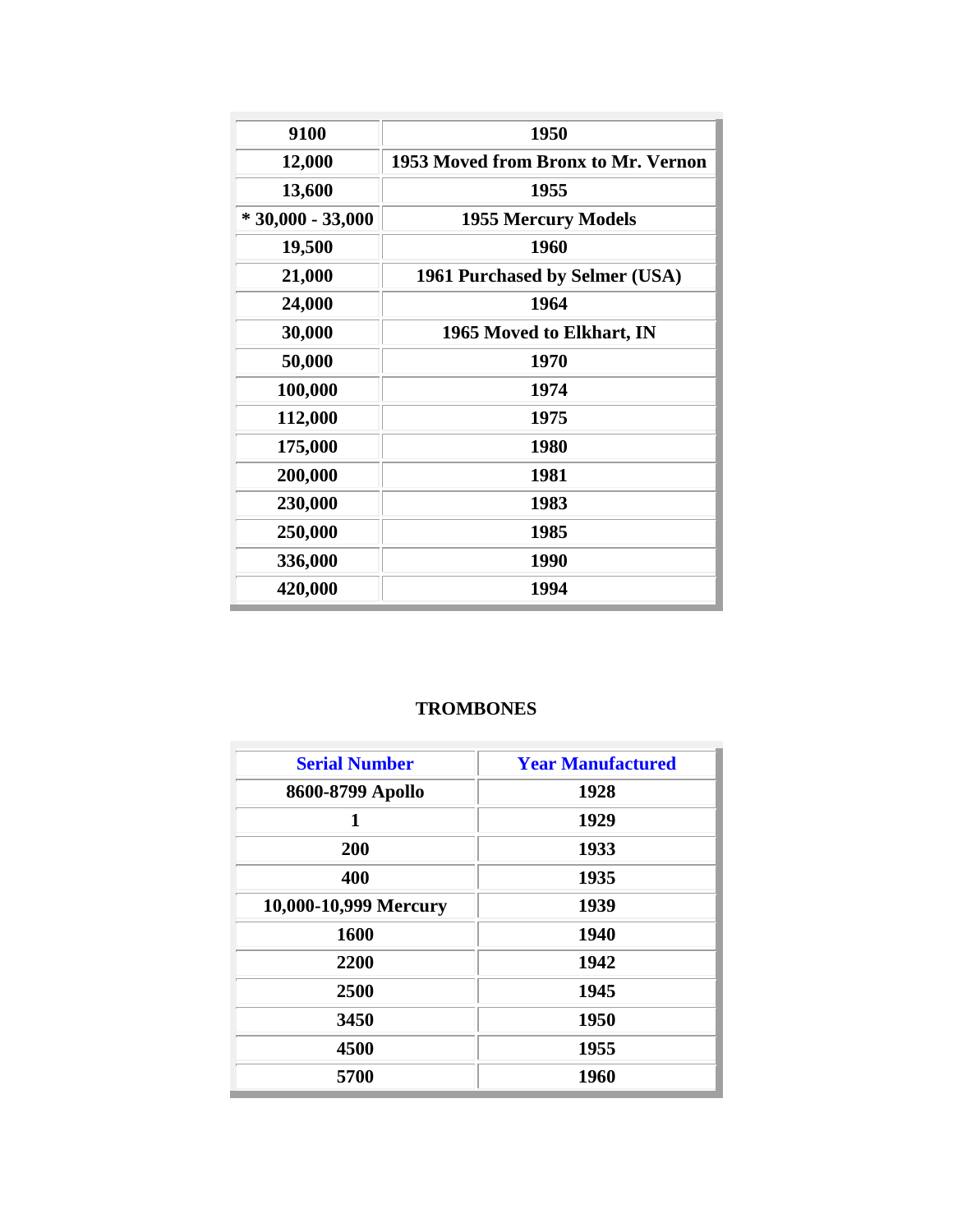| 5950    | 1961 |
|---------|------|
| 6900    | 1964 |
| 8000    | 1965 |
| 11,800  | 1970 |
| 17,500  | 1975 |
| 25,000  | 1977 |
| 39,000  | 1979 |
| 45,000  | 1981 |
| 55,000  | 1983 |
| 65,000  | 1985 |
| 91,000  | 1990 |
| 115,000 | 1994 |

**Born Vincent Schrotenbach in Vienna, Austria in 1890, Vincent's early musical training was received on the violin. Later, his musical interest and musical intrigue turned to the trumpet. As a young student, Vincent showed an interest and aptitude for science, and later, graduated with an engineering degree from the Maschinenbauschule. With a continued interest in music, he turned his professional interest to that of trumpet performance, taking the professional name of Vincent Bach while in England. Vincent eventually ended-up in New York City during WWI with, according to legend, only \$5.00 in his pocket. While in New York, he gained employment working in vaudeville through connections with the famous Oscar Hammerstein and his brother Arthur. After sending a letter of introduction to the conductor of the Boston Symphony, Karl Muck, he was invited to audition, and received a position in the symphony. The following year, Vincent held the position of principal trumpet in the Metropolitan Opera and Ballet orchestras. He, in fact, performed the American premiere of Stravinsky's Petroushka and Firebird Suite. While on tour in Pittsburgh, a local repair technician tried to make improvements on Vincent's personal trumpet mouthpiece. After the tech effectively ruined his** 

**mouthpiece, Vincent searched desperately to find a replacement, and soon discovered how difficult it was to locate a mouthpiece of reasonable quality. This motivated Vincent to begin to learn as much about mouthpieces as he could. In the beginning Vincent practiced on old mouthpieces and eventually began to make new ones in a back room of the Selmer Music Store in New York City. In 1918, he purchased a foot-operated lathe for \$300, and opened a small work shop and office at 11 East 14th St. and began manufacturing his own mouthpieces. To make ends** 

**meet, he continued playing part-time at the Rivoli Theater. His mouthpiece business grew, slowly at first, but eventually prospered into a booming success. In 1924 he expanded his business to begin manufacturing trumpets. Early players of his trumpets often referred to his trumpets as "a real Stradivarius", hence, the name Bach Stradivarius. Trombone manufacture followed in 1928. This was a very risky time for business, as the stock market "crash", and the resulting Great Depression was soon to follow. There continued to be a strong demand for his instruments and mouthpieces, however. In 1961, at the age of 71, Bach put his company up for sale. After receiving a dozen offers to purchase the company, he chose to sell his company to The Selmer Company (even though Selmer was not the highest bidder). Following the sale, all the tooling and machinery was moved to Selmer's Elkhart operation. Vincent remained with the company for a while to aid**